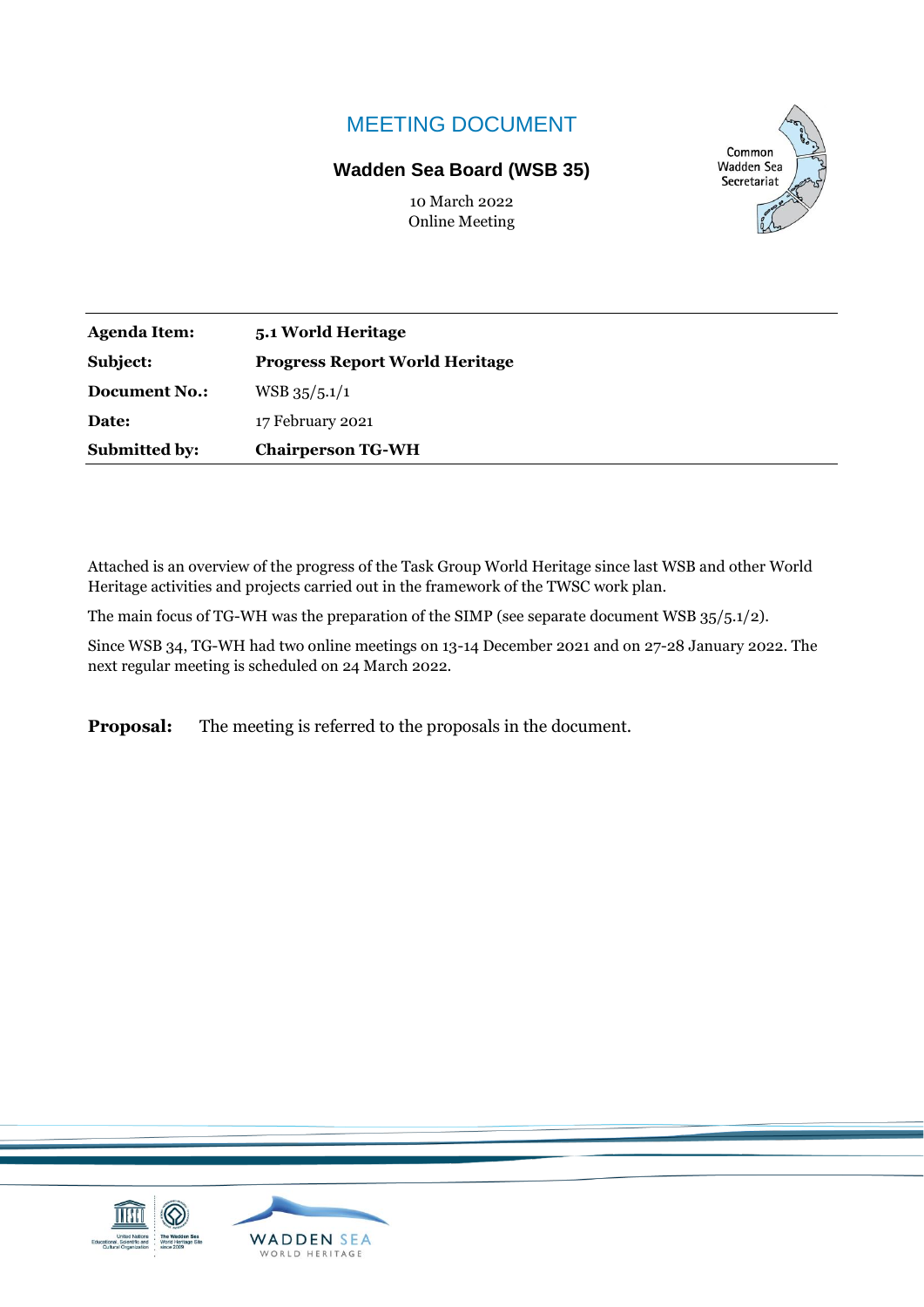# Progress Report Wadden Sea World Heritage

## **1. State of Conservation reporting to UNSCO World Heritage Centre**

TG-WH has the task to coordinate the reporting of the States Parties to the UNESCO World Heritage Centre in order to emphasize also to the Centre that the Wadden Sea is managed as one property.

According to the Operational Guidelines (OG) of the World Heritage Convention, these reports can be distinguished into state party information (OG § 172) and reports upon request by the World Heritage Centre, which has received third party information on specific issues and requests information/clarification from States Parties (OG § 174).

The Netherlands informed TG-WH that a response on the World Heritage Centre's request was submitted on 20 January 2022 to answer questions regarding a new permit for gas drilling in the Ternaard gas field outside the property. In addition, the Dutch ambassador to UNESCO has contacted the World Heritage Centre asking for advice on the proposed permit. TG-WH and WSB will be kept informed about any further activities.

An overview of reports submitted to the World Heritage Centre until 2021 is provided in Annex 1.

#### **PROPOSAL: WSB to note.**

## **2. Periodic Reporting 2022 - 2023**

The Third Cycle of Periodic Reporting will commence in the Europe and North American region in autumn 2022 ([\(http://whc.unesco.org/en/prcycle3/\)](http://whc.unesco.org/en/prcycle3/).

Prior to this, the concerned State Parties will be requested in the months of **May-June 2022** to submit to the World Heritage Centre the contact details of the designated National Focal Point and the World Heritage site manager who will be responsible to fill out the Third Cycle questionnaire (online).

The World Heritage Site Manager is responsible for completing Section II of the Questionnaire for her/his respective World Heritage site, while the National Focal Point is responsible for the completion of Section I (done on the country level) and for validating Section II of the questionnaire after it is completed by the respective Site Manager(s) (for the site level).

For the Wadden Sea, as a serial transboundary property, TG-WH proposed to reconfirm CWSS as "World Heritage site manager" to coordinate the completion of the questionnaire. The States Parties are invited to designate a "National Focal Point" who submits both sections to the WHC on behalf of the other two states: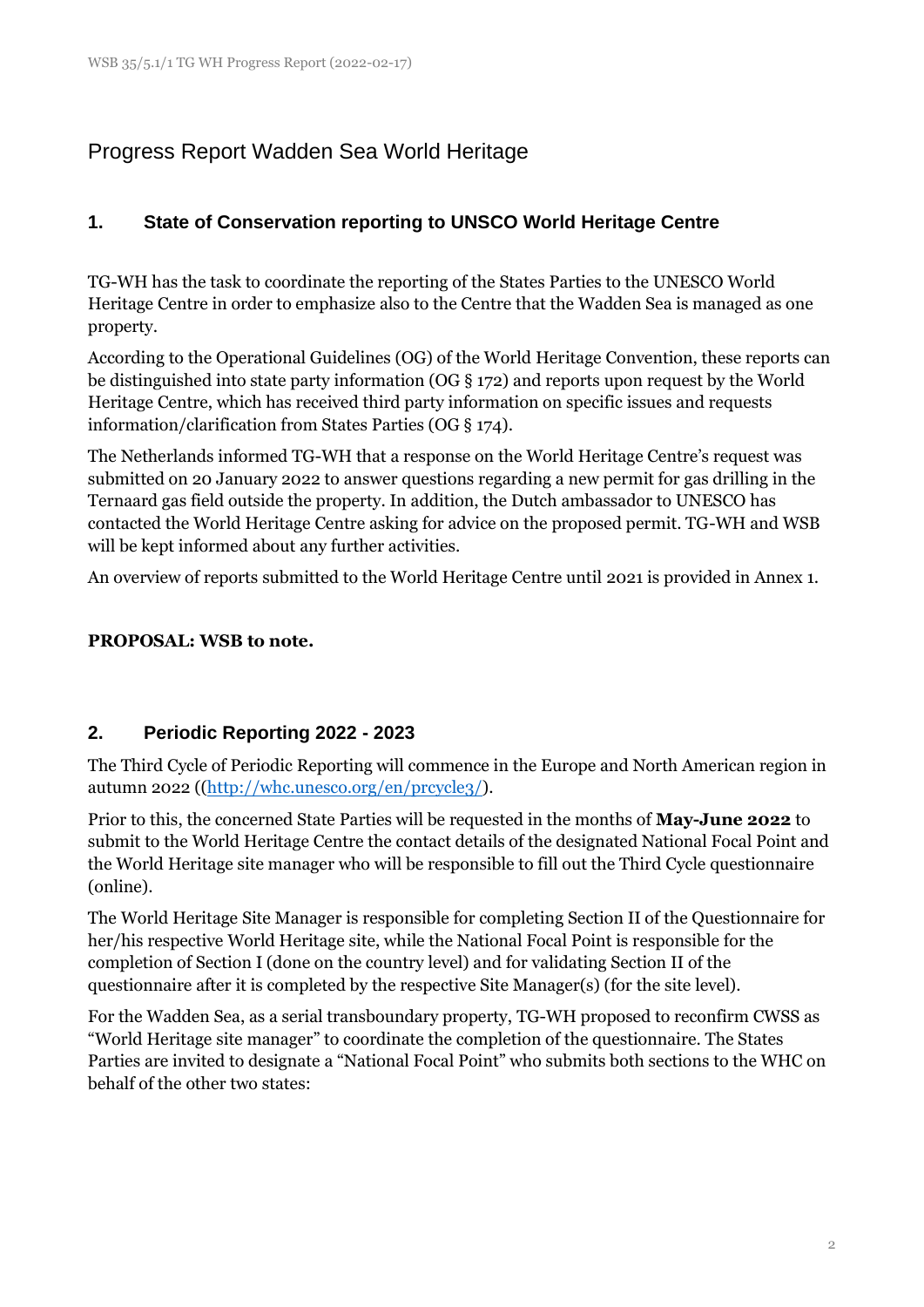Section I (State Party/national focal point level): <http://whc.unesco.org/en/prcycle3/?page=draft&did=5154>

Section II (World Heritage property/site manager level): <http://whc.unesco.org/en/prcycle3/?page=draft&did=5155>

The last Periodic Report was submitted in March 2014. Jens Enemark (CWSS) acted as site managers, and Brigitta Ringbeck (German World Heritage Focal Point) as National Focal Point who submitted both reports.

#### **PROPOSAL:**

- **1. to task TG-WH with the Periodic Reporting for the Wadden Sea World Heritage.**
- **2. to appoint CWSS as "World Heritage site manager" to coordinate the Periodic Reporting**
- **3. to designate a "National Focal Point" (one of the three countries) to submit the report.**

## **3. Wadden Sea World Heritage Strategy**

The Wadden Sea World Heritage Strategy, subtitled "Challenging the global dimension" and "working with partners", was adopted in 2014 to focus the TWSC work carried in implementing the World Heritage Convention and the World Heritage requests. A roadmap provided an overview of the status of planned or ongoing activities. The last update of the roadmap dates from 2017 in preparation of TGC 2018.

The WH Strategy defines the five themes to be dealt with trilaterally.

- 1. Work theme 1: Nature conservation and international cooperation (WSFI, WH programmes, MoU).
- 2. Work theme 2: The World Heritage Brand Management (WH communication and brand identity across the property, engagement of stakeholders.).
- 3. Work theme 3 Outreach and education (outreach material, Education Strategy 2018, IWSS)
- 4. Work theme 4 Sustainable Tourism (Sustainable Tourism Strategy 2014, NG ST, PROWAD Link).
- 5. Work theme 5 Regional Sustainable Development (WH Partnership Hub).

Some of the working topics are addressed in the main SIMP themes (such as nature conservation, human activities) with recommendations for implementation. The SIMP also refers to several other themes, such as raising stakeholder awareness on WH, international cooperation on WH, education and communication between stakeholders on WH, and promoting science and monitoring to improve OUV, but implementation is done in other trilateral strategies or action plans.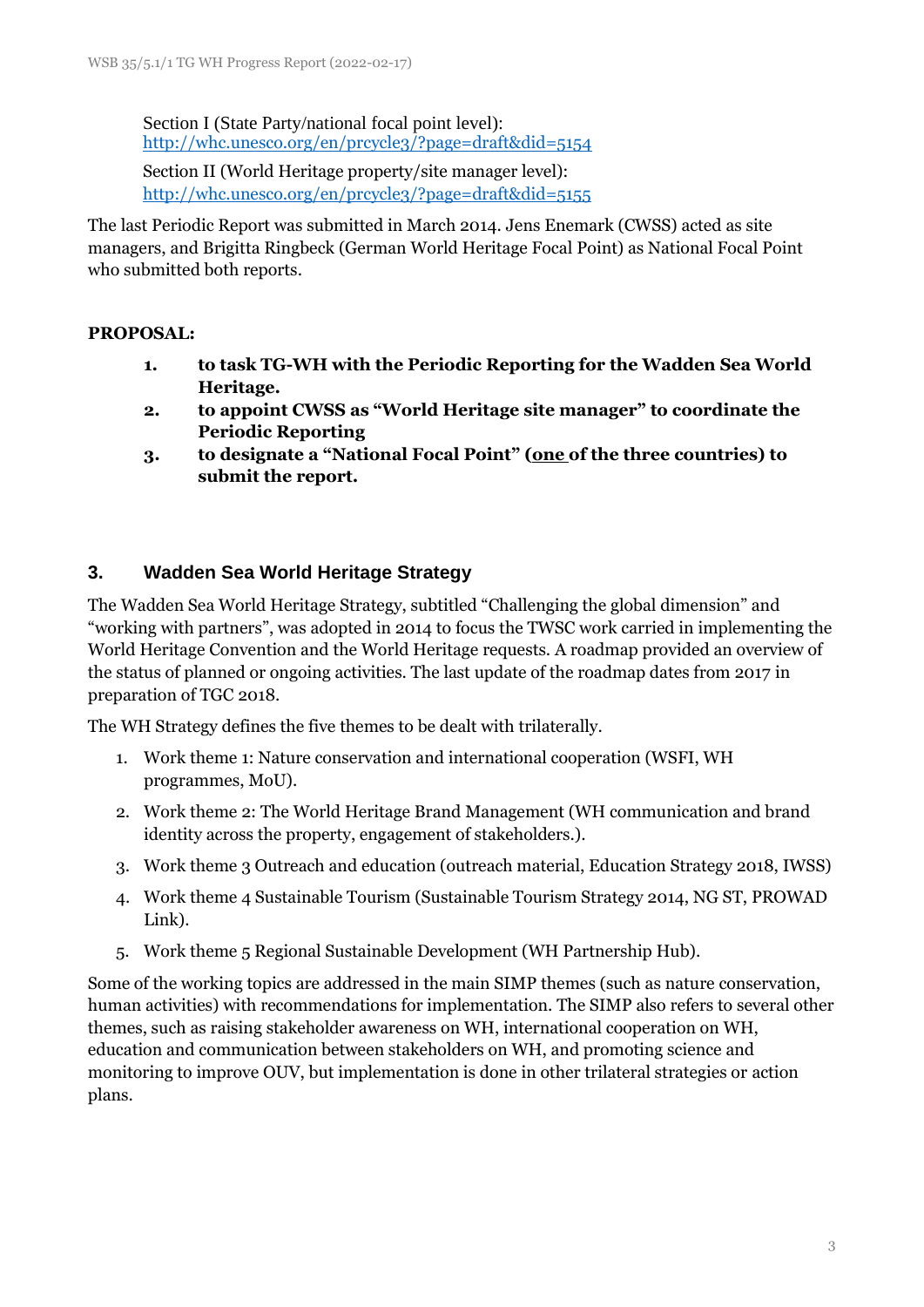Since 2014, large parts of the proposed activities have been implemented under the five work themes and in the trilateral partnership initiative, the Partnership Hub, and other, new aspects have developed. The meeting therefore proposed that the strategy and roadmap still has additiona value and should be reviewed and updated as needed.

TG WH recommends keeping strategy should as a stand-alone document for mainstreaming World Heritage for all activities in the Wadden Sea. It should be an overall strategy that refers to and links existing plans and strategies, including the SIMP.

An update should include clear linkages to the SIMP and be aligned with the Wilhelmshaven Declaration 2022. Therefore, TG-WH proposes to WSB to prepare a revised WH Strategy for adoption by WSB after the TGC 2022.

#### **PROPOSAL:**

### **To instruct TG-WH to prepare a revision of the Wadden Sea World Heritage Strategy for adoption by WSB after TGC 2022**

#### **4. Marine Site Managers Conference 2023**

Every three years, site managers from the now 50 marine sites across 37 nations come together to share their best practices and discuss conservation solutions. The conferences are geared toward replication of success. Latest edition was held in September 2019 (Glacier Bay) and build upon 2016 (Galapagos), 2013 (Corsica) and 2010 (Hawaii) managers conferences. Representative from the Wadden Sea have participated in these conferences to profile the work of the TWSC and to profit from the knowledge of these unique global network[. https://whc.unesco.org/en/marine](https://whc.unesco.org/en/marine-managers/)[managers/](https://whc.unesco.org/en/marine-managers/)

The next conference was originally scheduled for 2022 but has been postponed with one year to autumn 2023.

In November 2021, the UNESCO World Heritage Centre requested the Wadden Sea to host the 5th Marine Programme Site Managers Conference in autumn 2023. After consultations with the trilateral focal points and positive feedback by the Wadden Sea Board (WSB 33 and 34), CWSS informed the World Heritage Centre accordingly. The event will take place during the Danish presidency and Denmark has already announced its willingness to host this conference as joint trilateral event, in collaboration with Schleswig-Holstein and with support from all three states and CWSS.

A first meeting with the World Heritage Centre took place on 24 February 2022, to start with the preparatory work including programme and budget. TG-WH and WSB will be informed accordingly

The Conference will a unique opportunity to profile the TWSC as an international role model for transnational cooperation, management and stakeholder involvement on the protection of the Wadden Sea, the only marine World Heritage shared by three countries.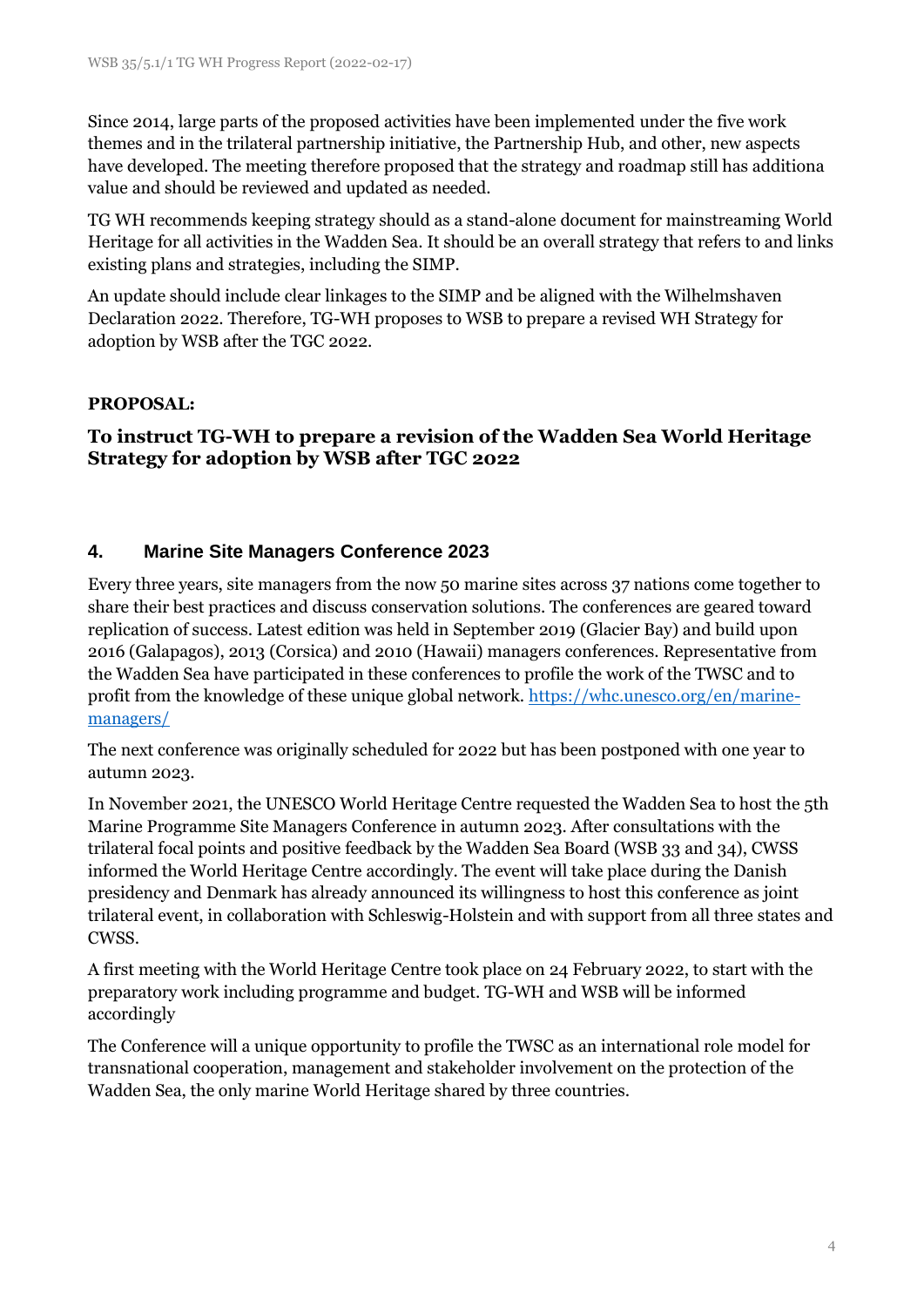The Conference could also give insights how to maintain and improve management in the Wadden Sea by learning from other World Heritage sites in dealing with emerging issues such as climate change adaptation, energy transition and shipping safety.

Furthermore, the Conference is an opportunity to also enhance the visibility of the TWSC amongst the stakeholders the Wadden Sea itself, with the Word Heritage as an achievement of joint protection and collaboration for over 40 years. This will also enhance the awareness and support of stakeholders and local communities for the aims of the TWSC and the implementation of the SIMP.

#### **PROPOSAL:**

**To note / to comment as appropriate**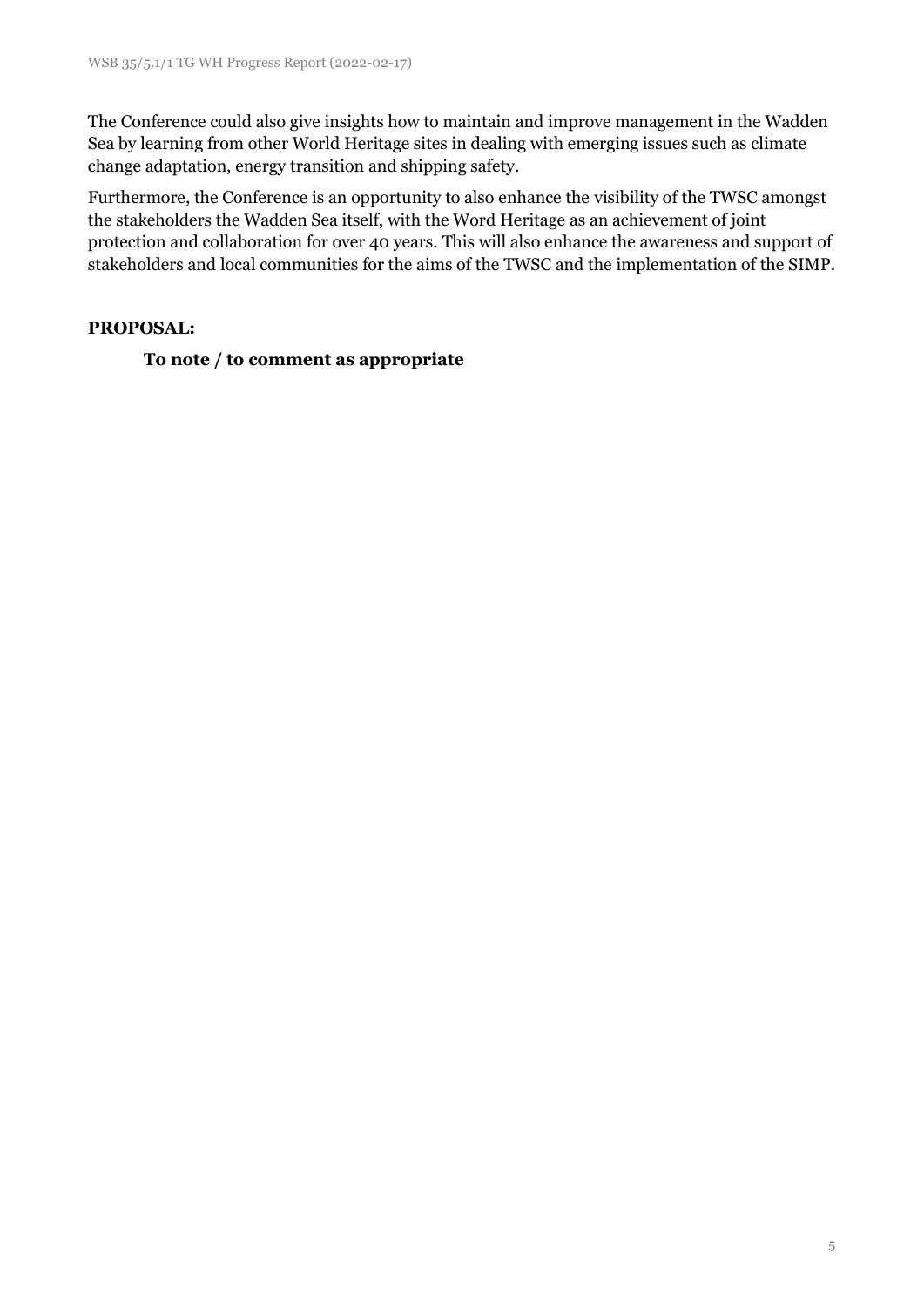#### **ANNEX 1**

## **Table 1: Reports to the WH Centre on projects (OG § 172, state party information) (version 07.02.2022)**

| N <sub>o</sub> | <b>Report to WHC</b> | <b>Topic</b>                                           | <b>Status</b>                                                                                 | <b>TG-WH</b><br>involvement |
|----------------|----------------------|--------------------------------------------------------|-----------------------------------------------------------------------------------------------|-----------------------------|
| $\mathbf{1}$   | 26.05.2020           | New Pier at port of<br>Rømø, DK                        | Response by WHC<br>with IUCN evaluation,<br>8.10.2020                                         | Informed                    |
| $\overline{2}$ | 18.06.2020           | New World Hertige<br>visitor centre,<br>Lauwersoog, NL | Request by WHC for<br>additional<br>information<br>14.06.2020, Letter to<br>WHC on 22.07.2020 | Informed                    |
| 3              | 13.10.2020           | District Heating<br>Plants, Esbjerg, DK                | Response by WHC on<br>19.10.2020, IUCN<br>evaluation pending                                  | Informed                    |
| $\overline{4}$ | 10.11.2020           | Tjæreborg Wind Farm<br>Project, DJ                     | Response by WHC on<br>16.12.2020 with<br>evaluation by IUCN                                   | Informed                    |

#### **Table 2: Request from the WH Centre requests concerning State of Conservation (OG § 174, third party information) 2018 – 2021 (version 07.02.2022)**

| No- | Date WHC request | <b>Topic</b>                                                                                                | <b>Status</b>                                                                       | <b>TG-WH</b> |
|-----|------------------|-------------------------------------------------------------------------------------------------------------|-------------------------------------------------------------------------------------|--------------|
|     |                  |                                                                                                             |                                                                                     | involvement  |
|     | 03.04.2018       | <b>Esbjerg Harbour</b><br>extension plans, DK<br>(third party)<br>information and state<br>party reporting) | Additional<br>information provided<br>8.5.2019, 18.11.2019<br>(revised plans), IUCN | Informed     |